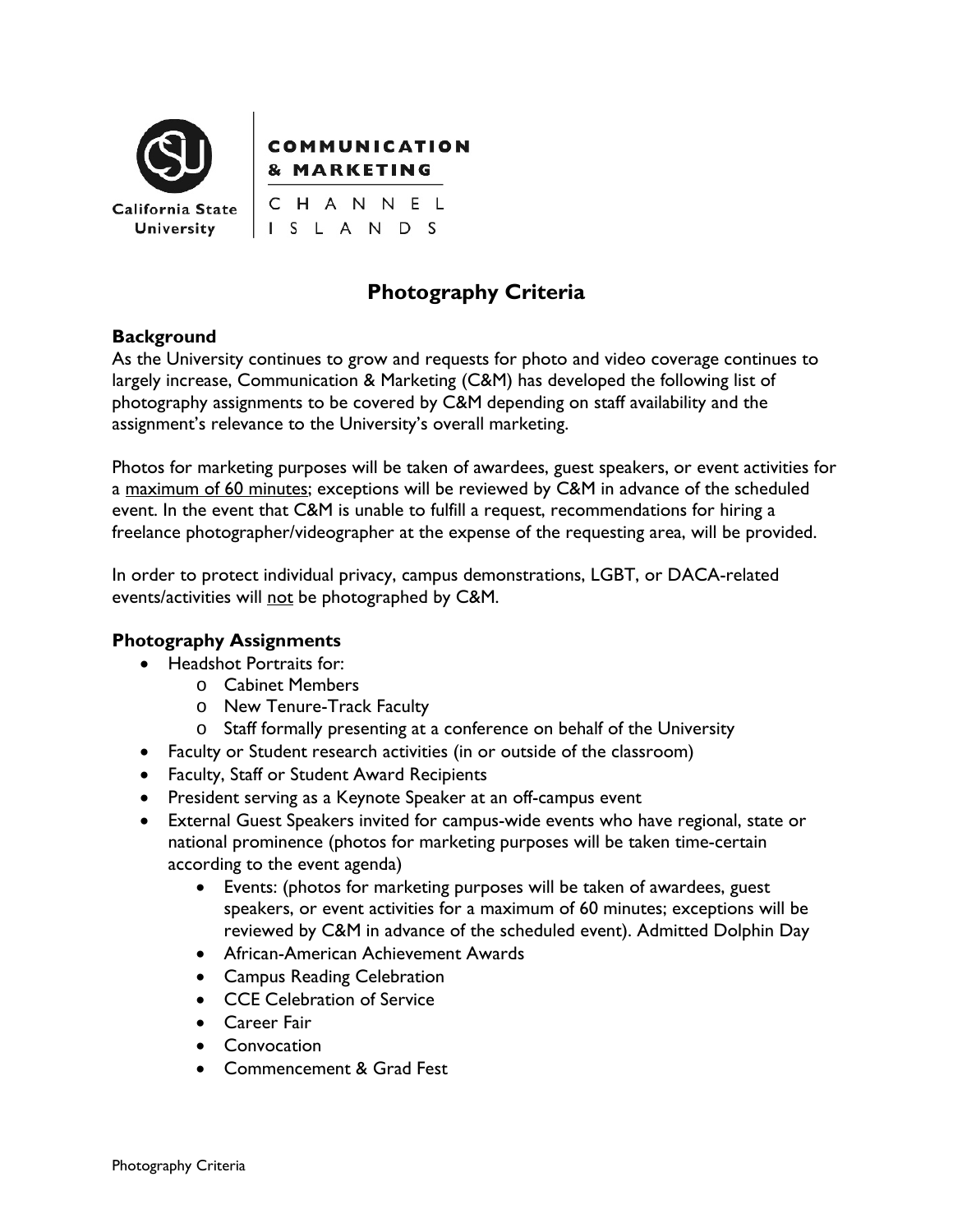- Commencement-Related events or activities including Honors Convocation, Academic honor societies, pinning or stoling ceremonies
- CSU Super Sunday
- Engineering Innovation Summer Bridge
- Farmworker Immersion project
- Involvement Fair
- Investiture
- Island View Orientation
- Legacy Awards
- Light it Up Blue
- Living-Learning Communities
- Student Research Conference (SAGE)
- Science Carnival
- Staff & Faculty Recognition Ceremony
- Serve It Up series (Student Service Summit, United Way Day of Caring, Veterans Day of Service, MLK Day of Service, and Cesar Chavez Day of Service)
- Welcome Week
- Women's Recognition Luncheon
- University Advancement
	- o Alumni events or board members: Dodger Day (every other year?), Mentorship Night, and Mixers
	- o Channel Magazine
	- o Development: B&TP Leadership Dinner, B&TP Mixer, Lacayo Institute, Planned Giving Advisory Council, President's Scholars, President's Dinner & Concert, President's Circle with invited guest speakers, and scholarship receptions
	- o Donors
	- o Foundation Annual Report
	- o Foundation Board Members
	- o Groundbreakings or Dedications
	- o News Center website, as needed
	- o News Releases, as needed

#### **Videography**

Videography requests will be evaluated and completed based on meeting the needs for general University marketing, e.g. academic programs, campus life, campus-wide messaging, student scholarship awardees, or donor-related.

### **Non-Covered Photography or Videography Assignments**

- Archiving of events or activities including grant or reporting purposes
- Campus demonstrations, LGBT or DACA-related events or activities
- Guest speakers for individual classes
- Guest speakers at campus or community speaker series
- Requests for staff headshots\* or department/area group photos\*
- Commencement Intro or Thank You Videos